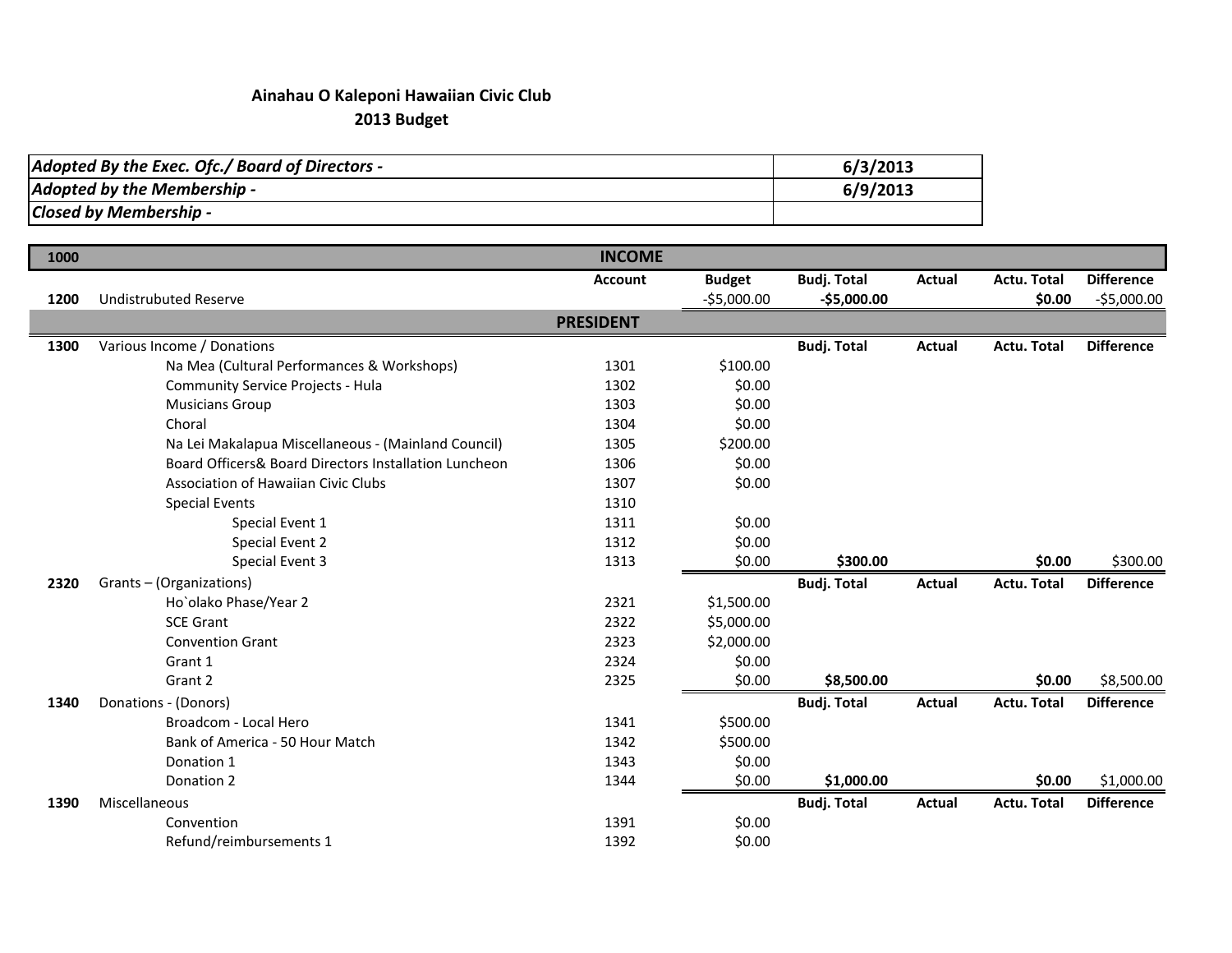|      | Refund/reimbursements 2                              | 1393                      | \$0.00     | \$0.00                           |               | \$0.00                       | \$0.00                          |
|------|------------------------------------------------------|---------------------------|------------|----------------------------------|---------------|------------------------------|---------------------------------|
|      |                                                      | <b>1ST VICE PRESIDENT</b> |            |                                  |               |                              |                                 |
| 1400 | Various Income / Donations<br><b>Membership Dues</b> | 1401                      | \$2,600.00 | <b>Budj. Total</b><br>\$2,600.00 | <b>Actual</b> | <b>Actu. Total</b><br>\$0.00 | <b>Difference</b><br>\$2,600.00 |
| 1410 | Charitable & Welfare                                 |                           |            | <b>Budj. Total</b>               | Actual        | <b>Actu. Total</b>           | <b>Difference</b>               |
|      | Christmas Opportunity Drawing-Lunalilo               | 1418                      | \$500.00   |                                  |               |                              |                                 |
|      | Miscellaneous Charitable & Welfare                   | 1419                      | \$0.00     | \$500.00                         |               | \$0.00                       | \$500.00                        |
| 1420 | <b>AOKHCC - Scholarships</b>                         |                           |            | <b>Budj. Total</b>               | <b>Actual</b> | <b>Actu. Total</b>           | <b>Difference</b>               |
|      | <b>Student Scholarships</b>                          | 1421                      | \$8,600.00 |                                  |               |                              |                                 |
|      | Mary Ann Kalama Fund - (Dreyfus Acct Interest)       | 1425                      | \$200.00   |                                  |               |                              |                                 |
|      | Miscellaneous Scholarship Donation 1                 | 1429                      | \$0.00     | \$8,800.00                       |               | \$0.00                       | \$8,800.00                      |
| 1480 | Miscellaneous - (Grants)                             |                           |            | <b>Budj. Total</b>               | <b>Actual</b> | <b>Actu. Total</b>           | <b>Difference</b>               |
|      | Miscellaneous Grant 1                                | 1481                      | \$0.00     |                                  |               |                              |                                 |
|      | Miscellaneous Grant 2                                | 1482                      | \$0.00     | \$0.00                           |               | \$0.00                       | \$0.00                          |
| 1490 | Miscellaneous - (Donations)                          |                           |            | <b>Budj. Total</b>               | <b>Actual</b> | <b>Actu. Total</b>           | <b>Difference</b>               |
|      | <b>Miscellaneous Donation 1</b>                      | 1491                      | \$0.00     |                                  |               |                              |                                 |
|      | <b>Miscellaneous Donation 2</b>                      | 1492                      | \$0.00     | \$0.00                           |               | \$0.00                       | \$0.00                          |
|      |                                                      | <b>2ND VICE PRESIDENT</b> |            |                                  |               |                              |                                 |
|      |                                                      |                           |            |                                  |               |                              |                                 |
| 1610 | 2ND VICE PRESIDENT - Various Income / Donations      |                           |            | <b>Budj. Total</b>               | <b>Actual</b> | <b>Actu. Total</b>           | <b>Difference</b>               |
|      | Garage Sale BofA Match                               | 1611                      | \$800.00   | \$800.00                         |               | \$0.00                       | \$800.00                        |
|      | Donations - (Donors)                                 |                           |            | <b>Budj. Total</b>               | <b>Actual</b> | <b>Actu. Total</b>           | <b>Difference</b>               |
|      | <b>Community Service Band Donation</b>               | 1612                      | \$0.00     |                                  |               |                              |                                 |
|      | Movie Night Donation                                 | 1613                      | \$300.00   |                                  |               |                              |                                 |
|      | <b>Donations - Personal</b>                          | 1614                      | \$500.00   |                                  |               |                              |                                 |
|      | Donations - Na Mea Hawai'i - Costumes                | 1615                      | \$600.00   |                                  |               |                              |                                 |
|      | Donation 1                                           | 1617                      | \$0.00     |                                  |               |                              |                                 |
|      | Donation 2                                           | 1618                      | \$0.00     | \$1,400.00                       |               | \$0.00                       | \$1,400.00                      |
| 1620 | Ho'olaule'a - Alondra Park Festival                  |                           |            | <b>Budj. Total</b>               | Actual        | <b>Actu. Total</b>           | <b>Difference</b>               |
|      | <b>Subcontractors</b>                                | 1621                      | \$2,200.00 |                                  |               |                              |                                 |

Miscellaneous **50.00** \$12,250.00 **\$12,250.00** \$12,250.00 \$12,250.00

**1640** AOKHCC Scholarship `Aha`aina **Budj. Total Actual Actu. Total Difference**

HICCSC Opportunity Drawing The Contract of the CSC Opportunity Drawing The Contract of the CSC Opportunity Drawing Food Booth – (Sales) 1623 \$8,700.00 Na `Opio (Youth) Game Booth - (Sales) 1624 \$1,000.00 Boutique Booth – (Sales) 1625 \$0.00

Ticket Sales – Dinner & Performance) 1641 \$11,000.00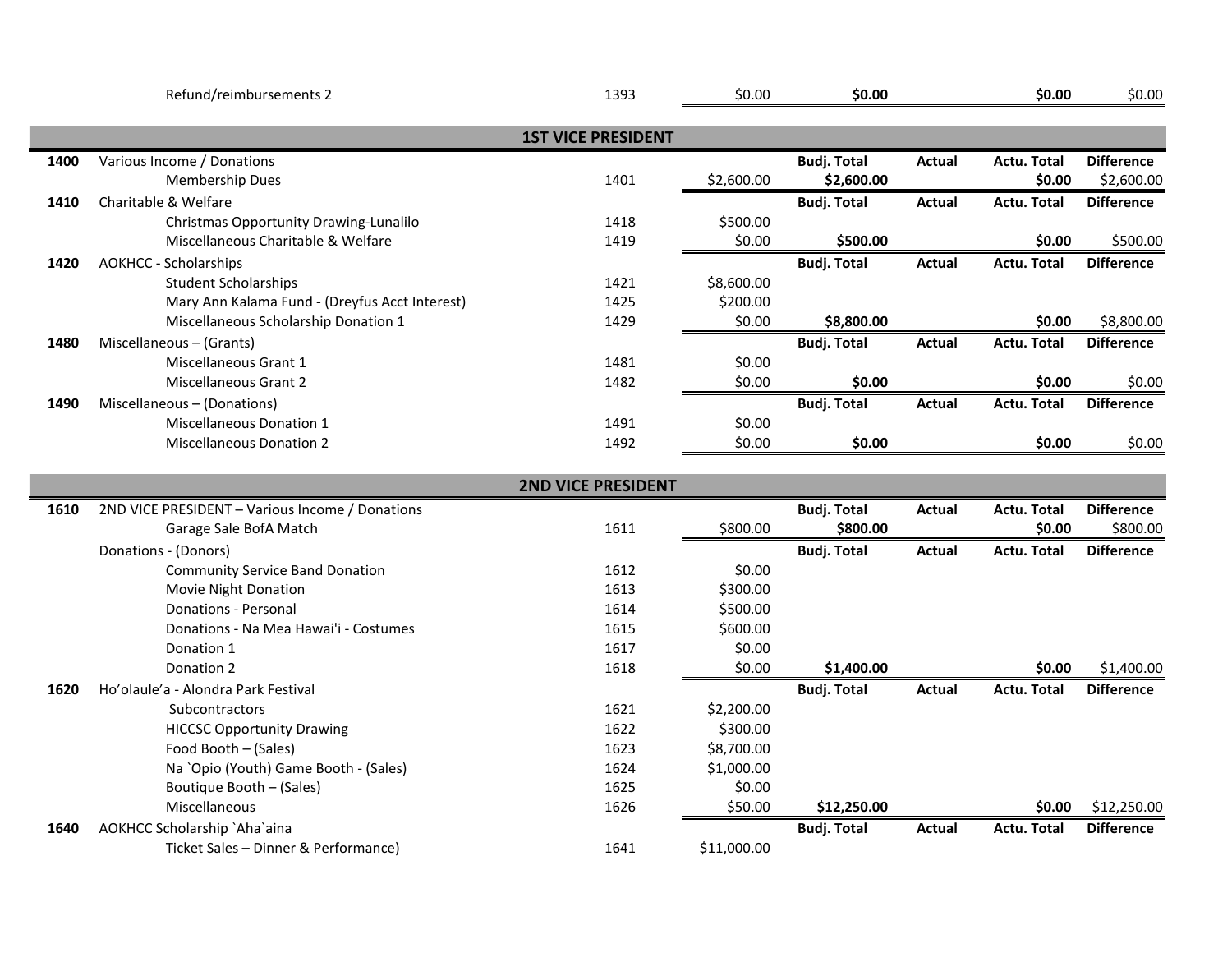|      | <b>Opportunity Drawing</b>                     | 1642 | \$2,100.00 |                    |        |                    |                   |
|------|------------------------------------------------|------|------------|--------------------|--------|--------------------|-------------------|
|      | <b>Silent Auction</b>                          | 1643 | \$150.00   |                    |        |                    |                   |
|      | Beverage Sales - Alcoholic & Non-alcoholic)    | 1644 | \$2,000.00 |                    |        |                    |                   |
|      | Pupu (Snacks) – Sales                          | 1645 | \$500.00   |                    |        |                    |                   |
|      | Lei - (Sales)                                  | 1646 | \$300.00   |                    |        |                    |                   |
|      | Miscellaneous                                  | 1647 | \$0.00     |                    |        |                    |                   |
|      | Donations                                      | 1648 | \$0.00     |                    |        |                    |                   |
|      | Miscellaneous                                  | 1649 | \$0.00     | \$16,050.00        |        | \$0.00             | \$16,050.00       |
| 1660 | `Aha `Ohana Olakino Retreat                    |      |            | <b>Budj. Total</b> | Actual | <b>Actu. Total</b> | <b>Difference</b> |
|      | Miscellaneous                                  | 1661 | \$5,000.00 | \$5,000.00         |        | \$0.00             | \$5,000.00        |
| 1670 | Pacific Islander Festival Orange County        |      |            | <b>Budj. Total</b> | Actual | <b>Actu. Total</b> | <b>Difference</b> |
|      | Food Booth - (Sales)                           | 1671 | \$6,500.00 |                    |        |                    |                   |
|      | Miscellaneous                                  | 1672 | \$0.00     | \$6,500.00         |        | \$0.00             | \$6,500.00        |
| 1680 | KAHA Ho`olaule`a - (Inland Empire- Fundraiser) |      |            | <b>Budj. Total</b> | Actual | <b>Actu. Total</b> | <b>Difference</b> |
|      | Game Booth                                     | 1681 | \$500.00   |                    |        |                    |                   |
|      | Miscellaneous                                  | 1682 | \$0.00     | \$500.00           |        | \$0.00             | \$500.00          |
| 1690 | Miscellaneous                                  |      |            | <b>Budj. Total</b> | Actual | <b>Actu. Total</b> | <b>Difference</b> |
|      | Na Mea Fundraisers                             |      |            |                    |        |                    |                   |
|      | Catering                                       | 1691 | \$1,800.00 |                    |        |                    |                   |
|      | Kalua / Laulau / Poi                           | 1692 | \$1,600.00 |                    |        |                    |                   |
|      | Boutiques – (Bake Sale)                        | 1693 | \$2,000.00 |                    |        |                    |                   |
|      | Tee Shirt – (Sales)                            | 1694 | \$0.00     |                    |        |                    |                   |
|      | Garage Sales                                   | 1695 | \$800.00   |                    |        |                    |                   |
|      | Plate Lunch                                    | 1696 | \$1,000.00 |                    |        |                    |                   |
|      | Special Events (Ko Aloha)                      | 1697 | \$1,200.00 |                    |        |                    |                   |
|      | Movie Night                                    | 1698 | \$2,000.00 |                    |        |                    |                   |
|      | Miscellaneous Income                           | 1699 | \$0.00     | \$10,400.00        |        | \$0.00             | \$10,400.00       |

| \$69,600.00 |
|-------------|
|             |

| 2000 | <b>PURPLICES</b> |  |
|------|------------------|--|
|      |                  |  |
|      | .<br>---         |  |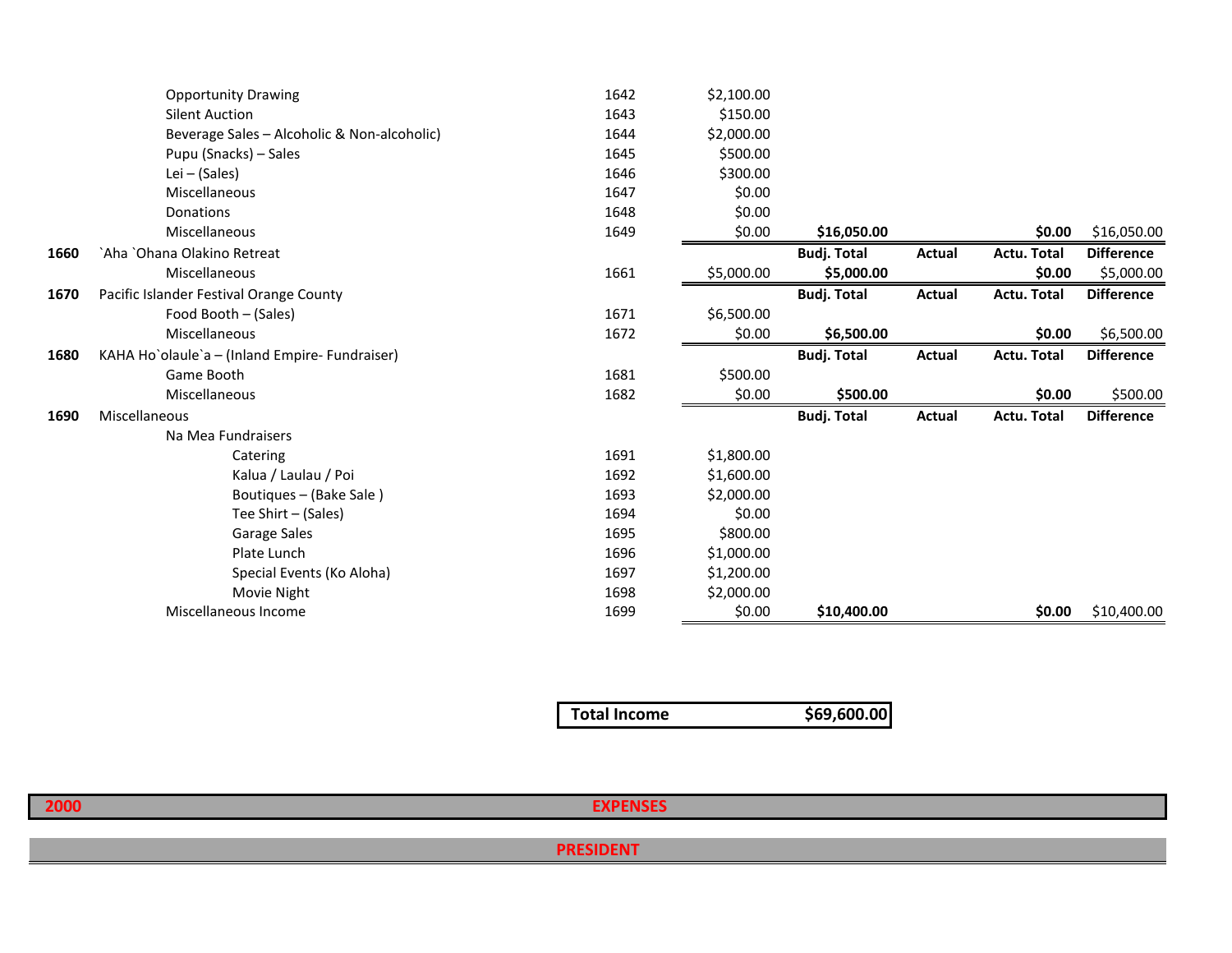| 2300 | Various Expenses from Income / Donations                  |      |            | <b>Budj. Total</b> | Actual        | <b>Actu. Total</b> | <b>Difference</b> |
|------|-----------------------------------------------------------|------|------------|--------------------|---------------|--------------------|-------------------|
|      | Na Mea (Cultural Performances & Workshops)                | 2301 | \$0.00     |                    |               |                    |                   |
|      | Hula                                                      | 2302 | \$100.00   |                    |               |                    |                   |
|      | <b>Musicians Group</b>                                    | 2303 | \$200.00   |                    |               |                    |                   |
|      | Choral                                                    | 2304 | \$0.00     |                    |               |                    |                   |
|      | Na `Opio (Youth) Committee                                | 2305 | \$100.00   | \$400.00           |               | \$0.00             | \$400.00          |
| 2320 | Grants-(Organizations)                                    |      |            | <b>Budj. Total</b> | Actual        | <b>Actu. Total</b> | <b>Difference</b> |
|      | Ho'olako Phase/Year 2                                     | 2321 | \$1,500.00 |                    |               |                    |                   |
|      | <b>SCE Grant</b>                                          | 2322 | \$5,000.00 |                    |               |                    |                   |
|      | <b>Convention Grant</b>                                   | 2323 | \$2,000.00 |                    |               |                    |                   |
|      | Grant 1                                                   | 2324 | \$0.00     |                    |               |                    |                   |
|      | Grant 2                                                   | 2325 | \$0.00     | \$8,500.00         |               | \$0.00             | \$8,500.00        |
| 2330 | <b>Organizational Memberships</b>                         |      |            | <b>Budj. Total</b> | <b>Actual</b> | <b>Actu. Total</b> | <b>Difference</b> |
|      | <b>HICCSC Membership Dues</b>                             | 2331 | \$50.00    |                    |               |                    |                   |
|      | Membership 1                                              | 2332 | \$0.00     | \$50.00            |               | \$0.00             | \$50.00           |
| 2350 | Association of Hawaiian Civic Clubs - (AHCC)              |      |            | <b>Budj. Total</b> | Actual        | <b>Actu. Total</b> | <b>Difference</b> |
|      | AoKHCC Delegates - Traveling Allowance*                   | 2351 | \$3,600.00 |                    |               |                    |                   |
|      | AHCC per Capita Fees (@4.50 per Member)                   | 2352 | \$608.00   |                    |               |                    |                   |
|      | AoKHCC President's Traveling Allowance*                   | 2353 | \$1,200.00 |                    |               |                    |                   |
|      | <b>Choral Director Traveling Allowance*</b>               | 2354 | \$0.00     |                    |               |                    |                   |
|      | Membership Registration Fees - (@ \$50.00 per Delegate)   | 2355 | \$600.00   |                    |               |                    |                   |
|      | Admininstration - Copy, Printing, Program Ad, Group Photo | 2356 | \$400.00   |                    |               |                    |                   |
|      | Postage/Shipping/Baggage                                  | 2357 | \$100.00   |                    |               |                    |                   |
|      | AHCC President's Luncheon Opportunity Drawing Prize       | 2358 | \$100.00   |                    |               |                    |                   |
|      | Makana (gift) to AHCC Host Council                        | 2359 | \$100.00   | \$6,708.00         |               | \$0.00             | \$6,708.00        |
|      | *-Denotes Travel allowances for President & Delegates     |      |            | <b>Budj. Total</b> | Actual        | Actu. Total        | <b>Difference</b> |
| 2370 | Na Lei Makalapua - (Mainland Council)                     |      |            |                    |               |                    |                   |
|      | Membership Dues per Capita @ \$2.50                       | 2371 | \$325.00   |                    |               |                    |                   |
|      | <b>Travel Allowance (3 Delegates)</b>                     | 2372 | \$1,800.00 |                    |               |                    |                   |
|      | Makana (gift) to Host - (Quarterly Meetings)              | 2373 | \$100.00   | \$2,225.00         |               | \$0.00             | \$2,225.00        |
| 2390 | <b>Miscellaneous President</b>                            |      |            | <b>Budj. Total</b> | <b>Actual</b> | <b>Actu. Total</b> | <b>Difference</b> |
|      | Awards/Recognition - Certificates & Presentation Covers   | 2391 | \$150.00   |                    |               |                    |                   |
|      | <b>Storage Shed Rental</b>                                | 2392 | \$3,625.00 |                    |               |                    |                   |
|      | <b>Organization Insurance</b>                             | 2393 | \$711.00   |                    |               |                    |                   |
|      | <b>Professional Financial Services (Audit)</b>            | 2395 | \$1,000.00 |                    |               |                    |                   |
|      | <b>Instalation Luncheon</b>                               | 2396 | \$0.00     |                    |               |                    |                   |
|      | <b>Miscellaneous Items</b>                                | 2394 | \$300.00   | \$5,786.00         |               | \$0.00             | \$5,786.00        |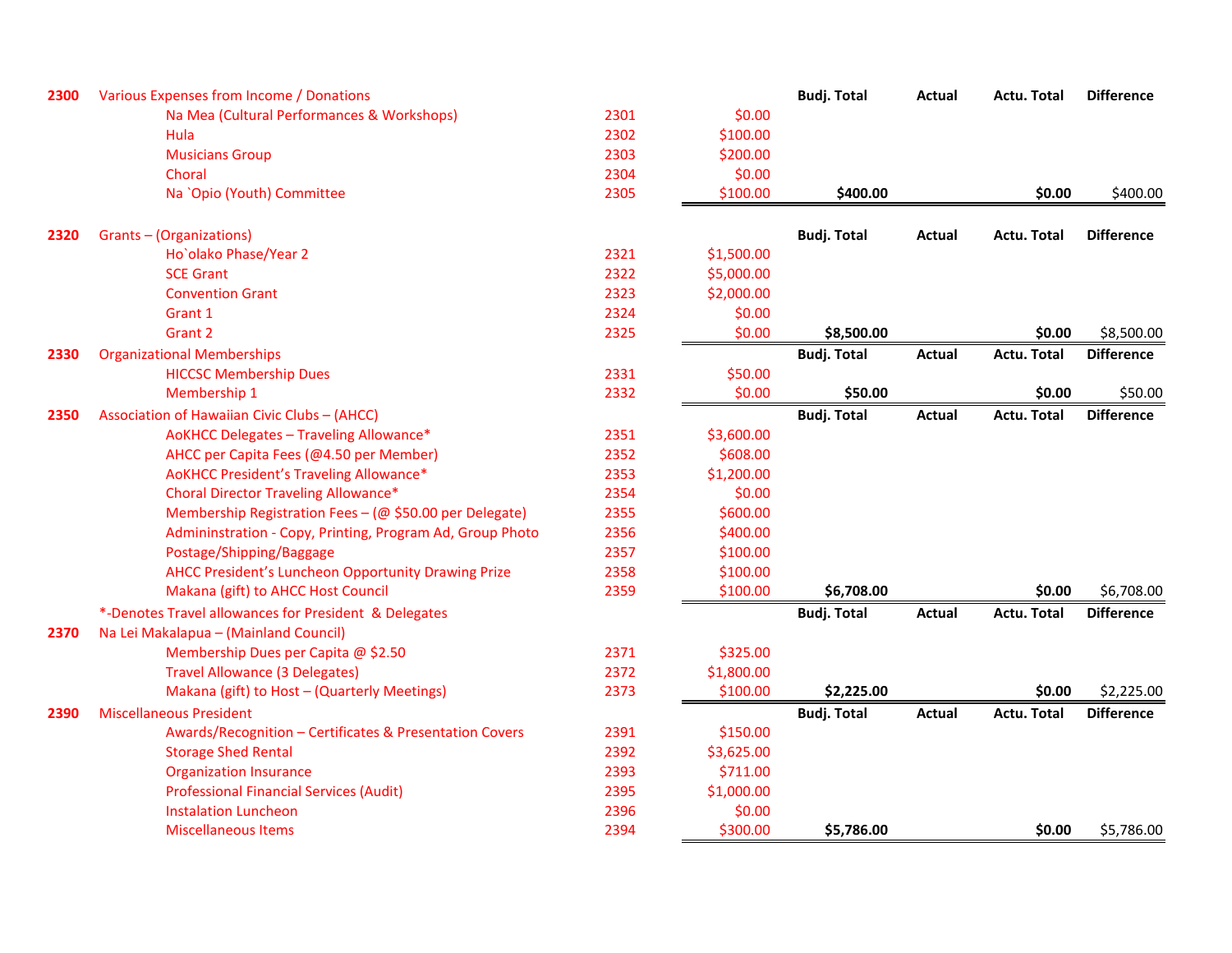|      |                                                 | <b>1ST VICE PRESIDENT</b> |             |                    |               |                    |                   |
|------|-------------------------------------------------|---------------------------|-------------|--------------------|---------------|--------------------|-------------------|
| 2400 | Various Income / Donations                      |                           |             | <b>Budj. Total</b> | Actual        | <b>Actu. Total</b> | <b>Difference</b> |
|      | Membership                                      | 2401                      | \$0.00      | \$0.00             |               | \$0.00             | \$0.00            |
| 2410 | <b>Charitable &amp; Welfare</b>                 |                           |             | <b>Budj. Total</b> | <b>Actual</b> | <b>Actu. Total</b> | <b>Difference</b> |
|      | <b>Christmas Party</b>                          | 2411                      | \$0.00      |                    |               |                    |                   |
|      | <b>Christmas Stocking Fabric &amp; Supplies</b> | 2412                      | \$50.00     |                    |               |                    |                   |
|      | <b>Stocking Fillers- (Gifts for Children)</b>   | 2413                      | \$125.00    |                    |               |                    |                   |
|      | Food and Non-alcohol Beverages                  | 2414                      | \$100.00    |                    |               |                    |                   |
|      | Hall Rental - (Incl. Insurance)                 | 2415                      | \$175.00    |                    |               |                    |                   |
|      | Lunalilo Makana                                 | 2418                      | \$500.00    |                    |               |                    |                   |
|      | Miscellaneous Charitable & Welfare              | 2419                      | \$0.00      | \$950.00           |               | \$0.00             | \$950.00          |
| 2420 | <b>AOKHCC - Scholarships</b>                    |                           |             | <b>Budj. Total</b> | Actual        | <b>Actu. Total</b> | <b>Difference</b> |
|      | <b>Student Scholarships</b>                     | 2421                      | \$10,000.00 |                    |               |                    |                   |
|      | Mary Ann Kalama Fund - (Dreyfus Acct)           |                           |             |                    |               |                    |                   |
|      | <b>KSBE Exploration Programs</b>                | 2425                      | \$300.00    |                    |               |                    |                   |
|      | <b>Cultural Workshop</b>                        | 2426                      | \$100.00    |                    |               |                    |                   |
|      | <b>Scholarship Committee</b>                    | 2427                      | \$0.00      |                    |               |                    |                   |
|      | Miscellaneous Scholarship Expense 1             | 2429                      | \$0.00      | \$10,400.00        |               | \$0.00             | \$10,400.00       |
| 2440 | <b>Committees</b>                               |                           |             | <b>Budj. Total</b> | Actual        | <b>Actu. Total</b> | <b>Difference</b> |
|      | <b>Constitution &amp; By-Laws</b>               | 2441                      | \$0.00      |                    |               |                    |                   |
|      | <b>Policy &amp; Procedures Committee</b>        | 2442                      | \$0.00      |                    |               |                    |                   |
|      | Library                                         | 2443                      | \$0.00      | \$0.00             |               | \$0.00             | \$0.00            |
| 2490 | Miscellaneous 1st Vice President                |                           |             | <b>Budj. Total</b> | <b>Actual</b> | <b>Actu. Total</b> | <b>Difference</b> |
|      | Miscellaneous Expense 1                         | 2391                      | \$0.00      |                    |               |                    |                   |
|      | <b>Miscellaneous Expense 2</b>                  | 2392                      | \$0.00      | \$0.00             |               | \$0.00             | \$0.00            |

|      |                                                        | <b>2ND VICE PRESIDENT</b> |          |                    |        |                    |                   |
|------|--------------------------------------------------------|---------------------------|----------|--------------------|--------|--------------------|-------------------|
| 2600 | Various Expenses from Income / Donations / Fundraising |                           |          | <b>Budj. Total</b> | Actual | <b>Actu. Total</b> | <b>Difference</b> |
|      | <b>Fire Extinguishers</b>                              | 1601                      | \$50.00  |                    |        |                    |                   |
|      | <b>Propane Gas</b>                                     | 2602                      | \$150.00 |                    |        |                    |                   |
|      | Equipment (Tables, Chairs, Grill) Purchase             | 2603                      | \$700.00 |                    |        |                    |                   |
|      | Miscellaneous Expense 1                                | 2604                      | \$0.00   |                    |        |                    |                   |
|      | Miscellaneous Expense 2                                | 2605                      | \$0.00   | \$900.00           |        | \$0.00             | \$900.00          |
| 2610 | <b>Community Workshops</b>                             |                           |          | <b>Budi. Total</b> | Actual | <b>Actu. Total</b> | <b>Difference</b> |
|      | Workshop 1                                             | 2611                      | \$0.00   |                    |        |                    |                   |
|      | Workshop 2                                             | 2612                      | \$0.00   | \$0.00             |        | \$0.00             | \$0.00            |
| 2620 | Ho'olaule'a - Alondra Park Festival                    |                           |          | <b>Budi. Total</b> | Actual | <b>Actu. Total</b> | <b>Difference</b> |

L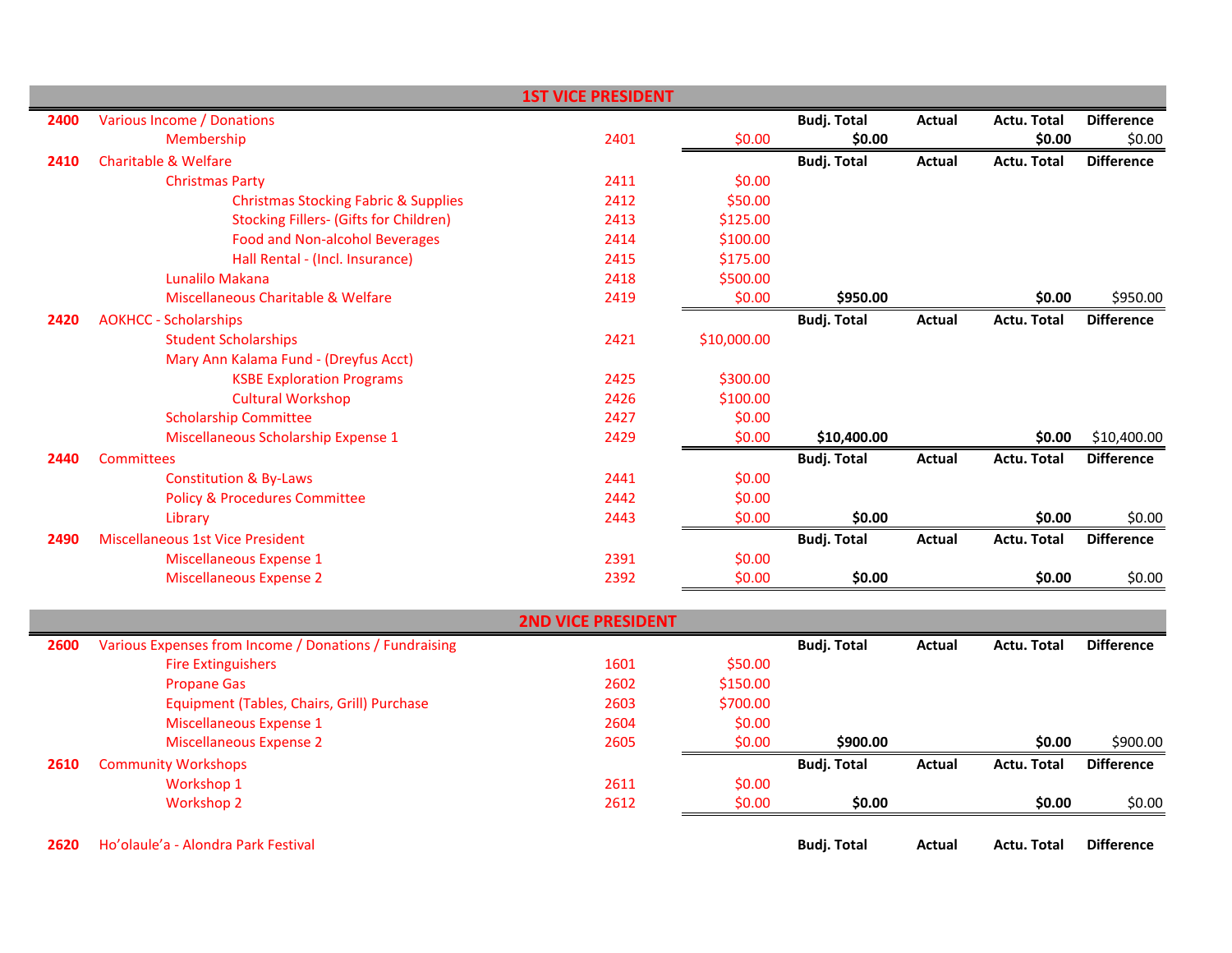|      | <b>Boutique (Vendors)</b>                                     |      |            |                    |               |                    |                   |
|------|---------------------------------------------------------------|------|------------|--------------------|---------------|--------------------|-------------------|
|      | Booth Fees - (Incl. Insurance)                                | 2621 | \$525.00   |                    |               |                    |                   |
|      | <b>Miscellaneous Expense</b>                                  | 2622 | \$0.00     |                    |               |                    |                   |
|      | <b>Opportunity Drawing</b>                                    | 2623 | \$150.00   |                    |               |                    |                   |
|      | <b>Food Booth</b>                                             |      |            |                    |               |                    |                   |
|      | Booth Fee (Incl. Insurance)                                   | 2624 | \$700.00   |                    |               |                    |                   |
|      | <b>Food Supplies</b>                                          | 2625 | \$4,000.00 |                    |               |                    |                   |
|      | Food Items (Not for sale - Workers)                           | 2626 | \$200.00   |                    |               |                    |                   |
|      | Reefer Truck / Ice / Equipment                                | 2627 | \$70.00    |                    |               |                    |                   |
|      | <b>Table / Chairs Rental</b>                                  | 2628 | \$100.00   |                    |               |                    |                   |
|      | <b>Miscellaneous Expense</b>                                  | 2629 | \$100.00   |                    |               |                    |                   |
|      | Na `Opio Game / Tattoo Booth                                  |      |            |                    |               |                    |                   |
|      | Booth Fees - (Incl. Insurance)                                | 2630 | \$140.00   |                    |               |                    |                   |
|      | <b>Game Supplies</b>                                          | 2631 | \$200.00   |                    |               |                    |                   |
|      | <b>Tattoo Supplies</b>                                        | 2632 | \$25.00    |                    |               |                    |                   |
|      | <b>Miscellaneous Expense</b>                                  | 2633 | \$0.00     |                    |               |                    |                   |
|      | Advertising                                                   | 2634 | \$75.00    |                    |               |                    |                   |
|      | <b>HICCSC Opportunity Drawing</b>                             | 2635 | \$150.00   |                    |               |                    |                   |
|      | Truck w/Fuel - Rental                                         | 2636 | \$350.00   |                    |               |                    |                   |
|      | <b>Miscellaneous</b>                                          | 2637 | \$0.00     |                    |               |                    |                   |
|      | <b>Miscellaneous</b>                                          | 2638 | \$0.00     | \$6,785.00         |               | \$0.00             | \$6,785.00        |
| 2640 | Scholarship Aha'aina                                          |      |            | <b>Budj. Total</b> | <b>Actual</b> | <b>Actu. Total</b> | <b>Difference</b> |
|      | Costa Mesa Community Center - Hall Rental / Insurance         | 2641 | \$3,500.00 |                    |               |                    |                   |
|      | Security                                                      | 2642 | \$500.00   |                    |               |                    |                   |
|      | Makana (gifts) - (kumu, students, guests)                     | 2643 | \$100.00   |                    |               |                    |                   |
|      | <b>Food Items</b>                                             | 2644 | \$1,800.00 |                    |               |                    |                   |
|      | Alcohol / Non-alcohol Beverages                               | 2645 | \$500.00   |                    |               |                    |                   |
|      | Sundry Items - (Paper Goods, napkins, plastic products, etc.) | 2646 | \$600.00   |                    |               |                    |                   |
|      | Miscellaneous Printing - (Program pamphlet, Sponsor Recogni   | 2647 | \$400.00   |                    |               |                    |                   |
|      | <b>Costumes (Fabric, Adornments)</b>                          | 2648 | \$1,700.00 |                    |               |                    |                   |
|      | <b>Sound Engineer</b>                                         | 2649 | \$200.00   |                    |               |                    |                   |
|      | <b>Truck Rental</b>                                           | 2650 | \$200.00   |                    |               |                    |                   |
|      | Decoration (stage, tables, centerpieces, etc)                 | 2651 | \$500.00   |                    |               |                    |                   |
|      | <b>Prizes</b>                                                 | 2652 | \$500.00   |                    |               |                    |                   |
|      | <b>Miscellaneous</b>                                          | 2653 | \$150.00   | \$10,650.00        |               | \$0.00             | \$10,650.00       |
| 2660 | <b>Ohana Retreat</b>                                          |      |            | <b>Budj. Total</b> | Actual        | <b>Actu. Total</b> | <b>Difference</b> |
|      | Registration/Administration                                   | 2661 | \$150.00   |                    |               |                    |                   |
|      | <b>Facility Rental</b>                                        | 2662 | \$0.00     |                    |               |                    |                   |
|      | <b>Presenters</b>                                             | 2663 | \$2,000.00 |                    |               |                    |                   |
|      |                                                               |      |            |                    |               |                    |                   |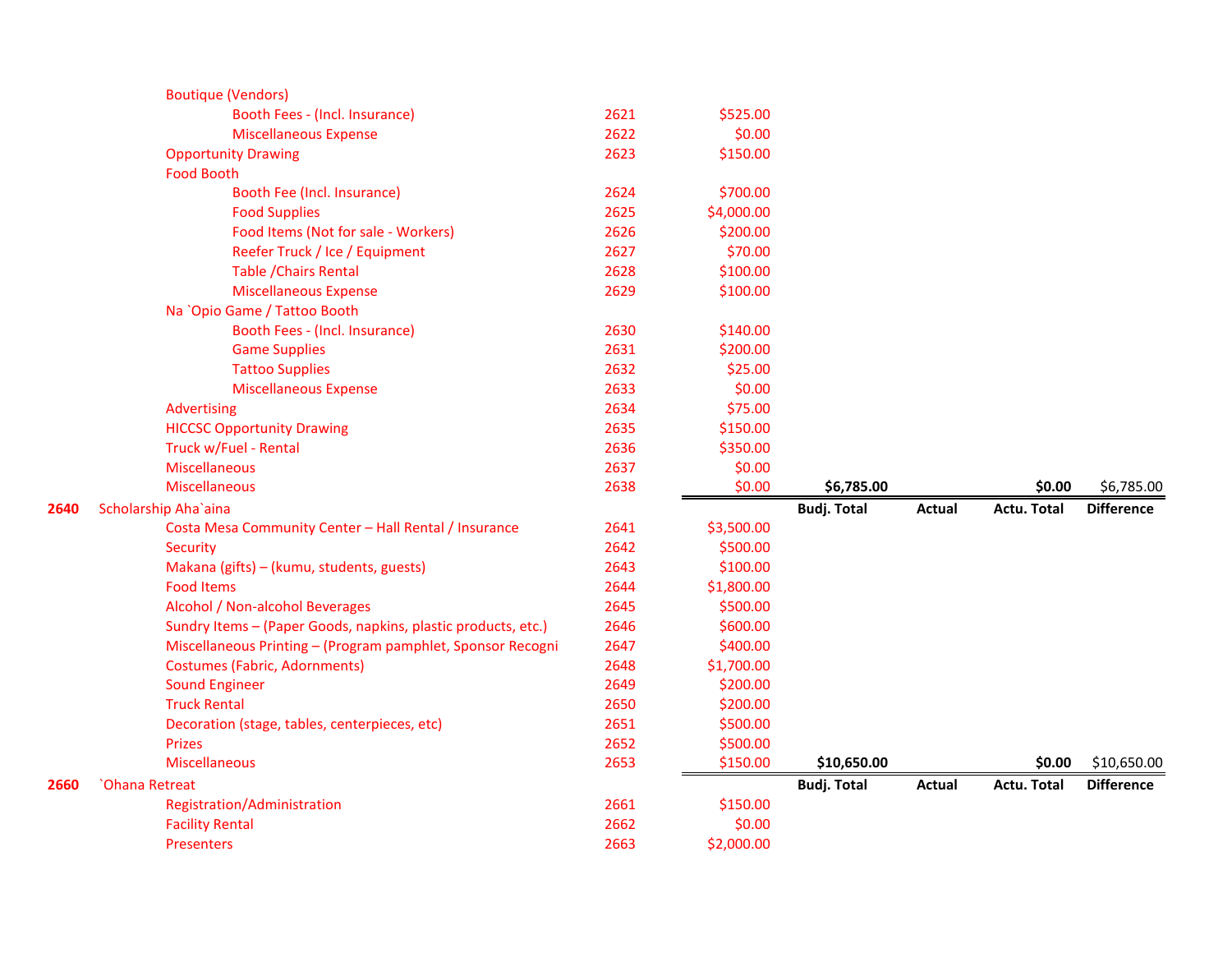| <b>Supplies for Crafts/Workshops</b>      | 2664 | \$300.00   |                    |        |                    |                   |
|-------------------------------------------|------|------------|--------------------|--------|--------------------|-------------------|
| Food/Meals                                | 2665 | \$1,000.00 |                    |        |                    |                   |
| Honorarium                                | 2666 | \$300.00   |                    |        |                    |                   |
| <b>Accommidations</b>                     | 2667 | \$1,000.00 |                    |        |                    |                   |
| <b>Miscellaneous</b>                      | 2668 | \$250.00   | \$5,000.00         |        | \$0.00             | \$5,000.00        |
| Pacific Islander Festival (Orange County) |      |            | <b>Budj. Total</b> | Actual | <b>Actu. Total</b> | <b>Difference</b> |
| Booth Fees / Insurance                    | 2671 | \$500.00   |                    |        |                    |                   |
| <b>Food Supplies</b>                      | 2672 | \$1,700.00 |                    |        |                    |                   |
| <b>Miscellaneous</b>                      | 2673 | \$100.00   | \$2,300.00         |        | \$0.00             | \$2,300.00        |
| KAHA Ho`olaule`a - (Inland Empire)        |      |            | <b>Budj. Total</b> | Actual | Actu. Total        | <b>Difference</b> |
| Booth Fees / Insurance                    | 2681 | \$250.00   |                    |        |                    |                   |
| <b>Supplies</b>                           | 2682 | \$0.00     |                    |        |                    |                   |
| <b>Miscellaneous</b>                      | 2683 | \$100.00   | \$350.00           |        | \$0.00             | \$350.00          |
| Miscellaneous                             |      |            | <b>Budj. Total</b> | Actual | Actu. Total        | <b>Difference</b> |
| Na Mea Fundraising                        |      |            |                    |        |                    |                   |
| <b>Catering</b>                           | 2691 | \$900.00   |                    |        |                    |                   |
|                                           |      |            |                    |        |                    |                   |
| Kalua Pig / Laulau / Poi                  | 2692 | \$1,000.00 |                    |        |                    |                   |
| Boutique Booth Fees - (Bake Sales)        | 2693 | \$170.00   |                    |        |                    |                   |
| <b>Boutique/Bake Sale Supplies</b>        | 2694 | \$80.00    |                    |        |                    |                   |
| <b>Plate Lunch</b>                        | 2695 | \$500.00   |                    |        |                    |                   |
| <b>Special Events</b>                     | 2696 | \$200.00   |                    |        |                    |                   |
| <b>Movie Nights</b>                       | 2697 | \$400.00   |                    |        |                    |                   |
| Community Projects - Hawaii Student Bands | 2698 | \$0.00     |                    |        |                    |                   |
|                                           |      |            |                    |        |                    |                   |

| <b>CORRESPONDING SECRETARY</b> |  |  |
|--------------------------------|--|--|
|                                |  |  |

| 2700 |                                           |      |          | <b>Budj. Total</b> | Actual | <b>Actu. Total</b> | <b>Difference</b> |
|------|-------------------------------------------|------|----------|--------------------|--------|--------------------|-------------------|
|      | Office Supplies – (Envelopes)             | 2701 | \$50.00  |                    |        |                    |                   |
|      | <b>Hospitality Coffee</b>                 | 2702 | \$125.00 |                    |        |                    |                   |
|      | `Ainahau Business Cards                   | 2703 | \$100.00 |                    |        |                    |                   |
|      | Kahakuhi O `Ainahau Newsletter (Printing) | 2704 | \$300.00 |                    |        |                    |                   |
|      | Postage                                   | 2705 | \$100.00 |                    |        |                    |                   |
|      | Toner / Ink Cartridge – (Computer)        | 2706 | \$300.00 |                    |        |                    |                   |
|      | Stationery                                | 2707 | \$150.00 |                    |        |                    |                   |
|      | Cards (Sympathy, Get Well)                | 2708 | \$20.00  |                    |        |                    |                   |
|      | Post Office Box - (Rental Fee)            | 2709 | \$210.00 |                    |        |                    |                   |
|      | Web Site Support                          | 2710 | \$100.00 |                    |        |                    |                   |
|      | <b>Miscellaneous Items</b>                | 2790 | \$50.00  | \$1,505.00         |        | \$0.00             | \$1,505.00        |